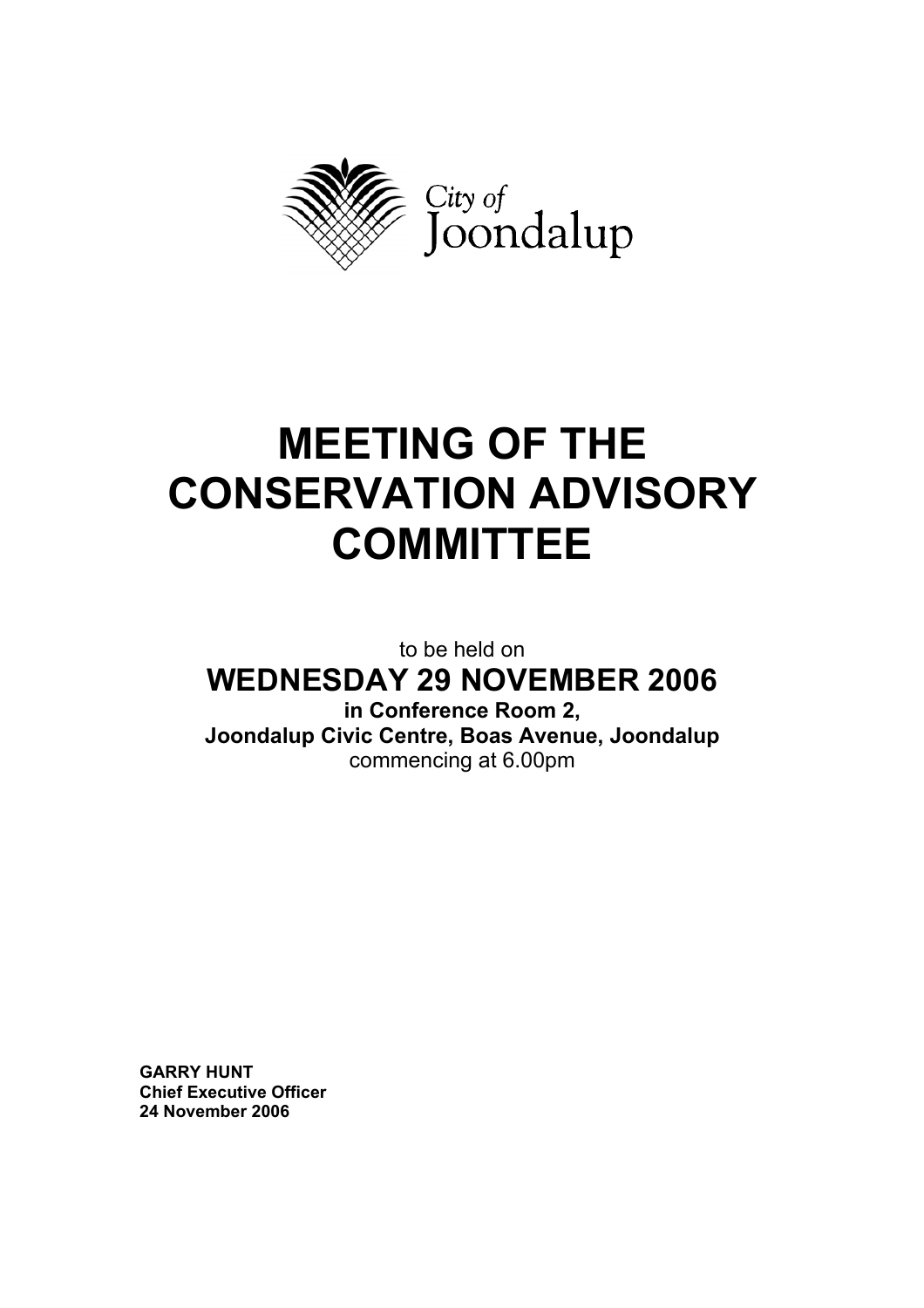# **CITY OF JOONDALUP**

Notice is hereby given that a Meeting of the **CONSERVATION ADVISORY COMMITTEE** will be held in Conference Room 3, Civic Centre, Boas Avenue, Joondalup on **WEDNESDAY 29 November 2006** commencing at **6.00 pm.** 

GARRY HUNT Chief Executive Officer  $\Box$  Joondalup Joondalup 24 November 2006

# **AGENDA**

*Ms Phyllis Robertson Community Representative* 

#### *Committee Members:*

*Cr Steve Magyar* Presiding Person *Cr John Park Cr Sue Hart Cr Michele John Cr Brian Corr Mrs Marilyn Zakrevsky Dr Marjorie Apthorpe Community Representative Mr Ralph Henderson Community Representative Mrs Wendy Herbert Community Representative Ms Sue Bailey Community Representative Mr Barry Fitzsimmons Community Representative Mr John Chester Community Representative Ms Alice Stubber Community Representative* 

#### **Employees:**

*Mr Murray Ralph Manager, Infrastructure Management Services Mr Keith Armstrong Conservation Coordinator Ms Jerilee Highfield* **Administration Officer Administration Officer** 

#### **Terms of Reference**

- To make recommendations to Council for the conservation of the City of Joondalup's natural biodiversity.
- To provide strategic input and when requested technical advice on issues relating to the conservation and management of the City's natural biodiversity.
- To promote partnerships between Council and the community to protect the City of Joondalup's natural biodiversity as contained within its various natural areas (bushland, wetlands and coastal environment).

# **DECLARATION OF OPENING**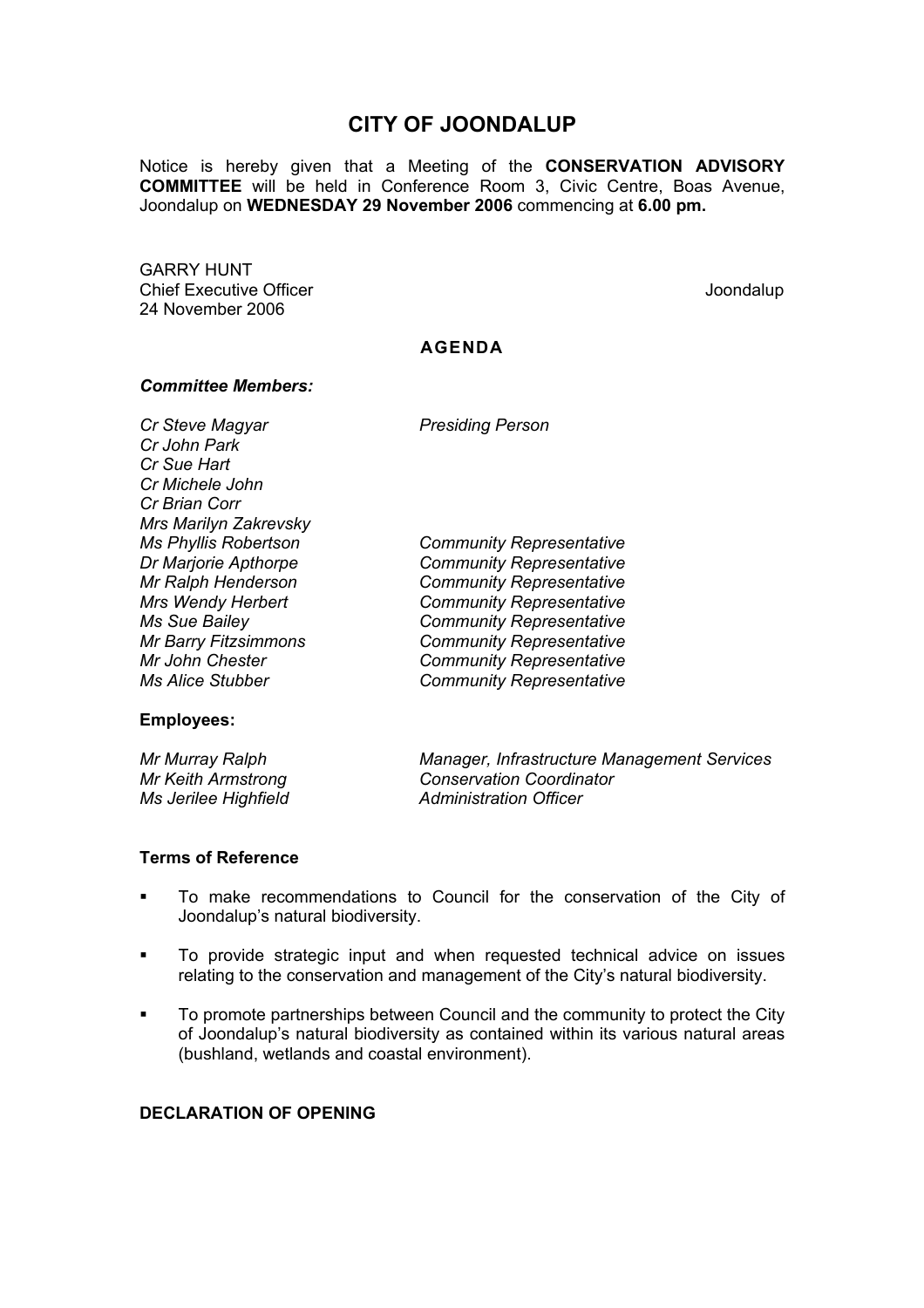#### **APOLOGIES/LEAVE OF ABSENCE**

# **CONFIRMATION OF MINUTES**

# CONSERVATION ADVISORY COMMITTEE MEETINGS HELD ON 25 OCTOBER 2006

# **RECOMMENDATION**

**That the Conservation Advisory Committee confirms the minutes of the Conservation Advisory Committee meeting held 25 October 2006 as a true and correct record.** 

**ANNOUNCEMENTS BY THE PRESIDING PERSON WITHOUT DISCUSSION** 

# **DECLARATIONS OF INTERESTS**

**IDENTIFICATION OF MATTERS FOR WHICH THE MEETING MAY SIT BEHIND CLOSED DOORS** 

**PETITIONS AND DEPUTATIONS** 

# **REPORTS**

|        |                                                                  | Page |
|--------|------------------------------------------------------------------|------|
| Item 1 | CJ174-10/06 - Review of Advisory Committees<br><b>Of Council</b> | 3    |
|        | (Item deferred from 25 October 2006 CAC Meeting)                 |      |
| Item 2 | <b>Strategic Plan Key Performance Indicators</b>                 | 5    |
|        | (Item deferred from 25 October 2006 CAC Meeting)                 |      |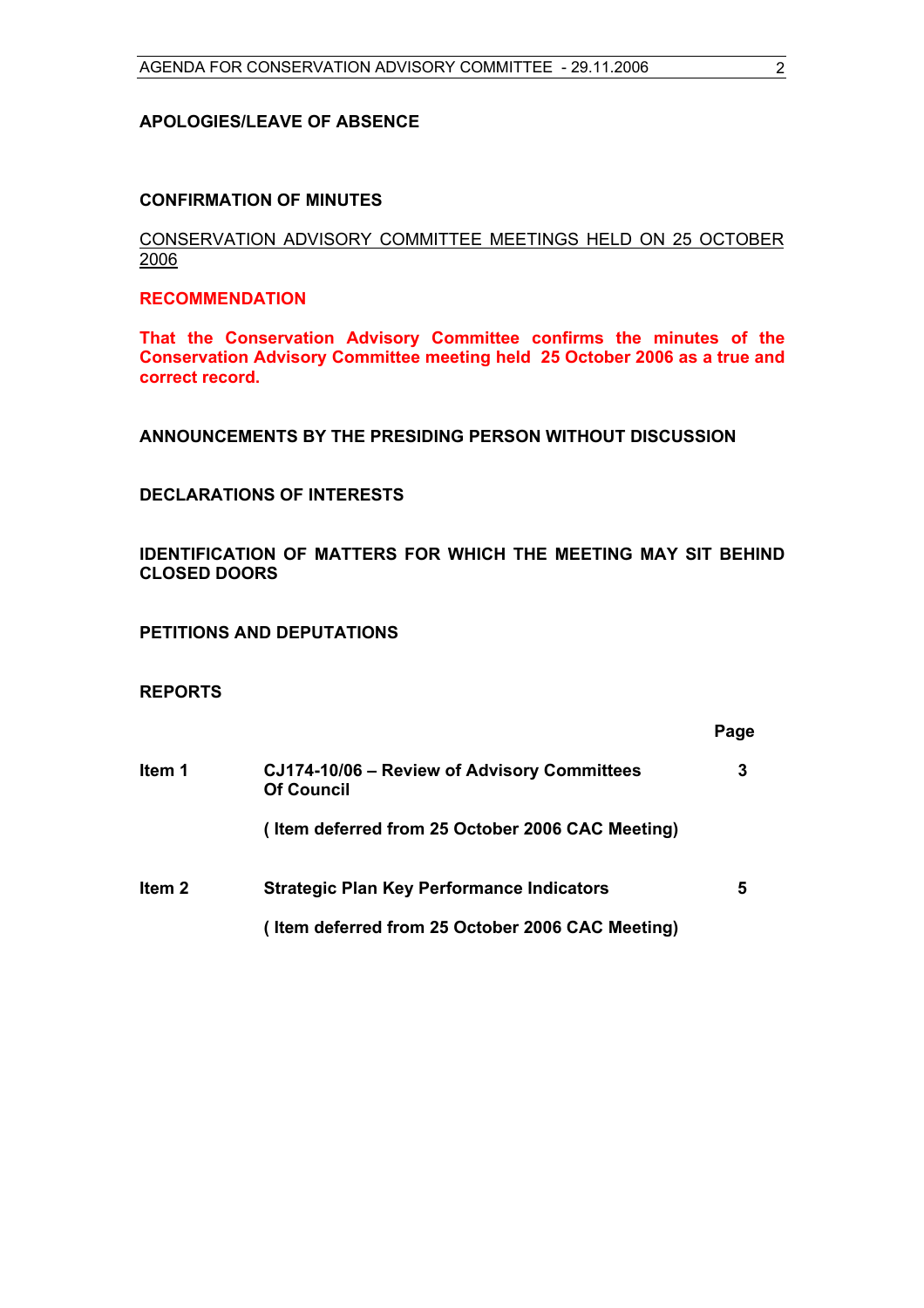# **ITEM 1 CJ174-10/06 - REVIEW OF ADVISORY COMMITTEES OF COUNCIL – (15058)**

**WARD:** All

| <b>RESPONSIBLE</b> | Mr David Djulbic               |
|--------------------|--------------------------------|
| <b>DIRECTOR:</b>   | <b>Infrastructure Services</b> |

# **PURPOSE**

To introduce to the Conservation Advisory Committee the above report.

# **EXECUTIVE SUMMARY**

At the Council Meeting held on 10 October 2006, the report titled "Review of Advisory Committees of Council" was considered. The report examined the future operations of the City's Advisory Committees, these being the Conservation Advisory Committee, the Seniors Interest Advisory Committee and the Sustainability Advisory Committee.

Council resolved at the 10 October 2006 meeting as follows:

 *"4 REFERS Report CJ174-10/06 to the Committees for their information and comment."* 

# **BACKGROUND**

This Report was presented to the 25 October 2006 Conservation Advisory Committee, the item was deferred to the 29 November 2006 Committee Meeting.

Council currently operates with three Advisory Committees which contain both Council members and members of the public. These are the:

- Sustainability Advisory Committee (SAC) established to provide advice on actions to promote sustainability.
- Conservation Advisory Committee (CAC) established to provide advice on the conservation and management of the City's natural biodiversity.
- Seniors' Interest Advisory Committee (SIAC) established to ensure the concerns of seniors are relayed to the City.

#### **DETAILS**

In accordance with the Local Government Act 1995, the Current Council appointed members to the three Advisory Committees. However it is now considered timely to review the operations of the Committees.

The presentation of the Report to the October 2006 meeting forms part of this review.

#### **Issues and options considered:**

Not Applicable.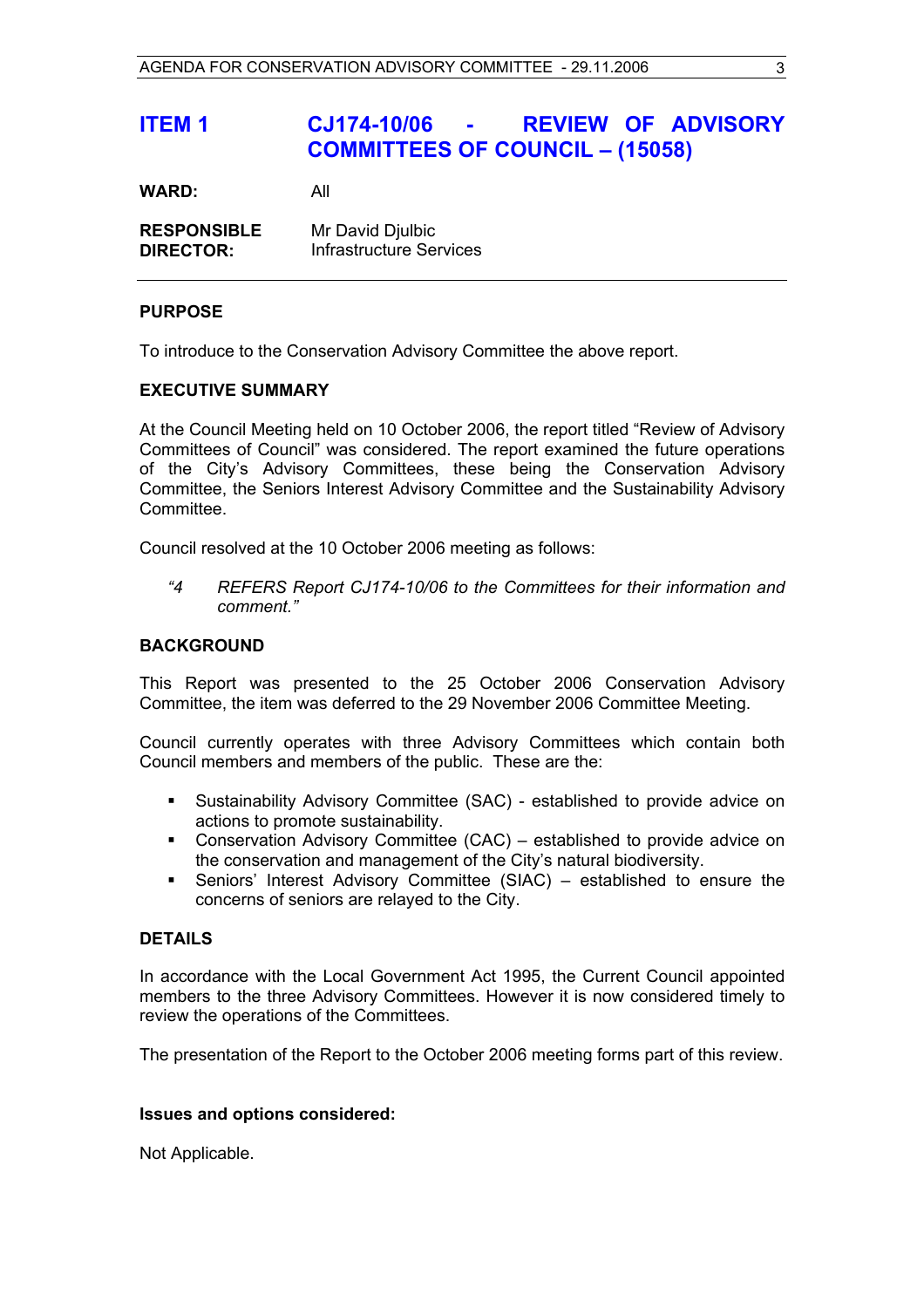# **Link to Strategic Plan:**

Strategy 2.1.1 - Maintain and protect natural assets to retain biodiversity.

# **Risk Management considerations:**

Not Applicable.

# **Financial/Budget Implications:**

Not Applicable.

#### **Policy Implications:**

Not Applicable.

# **Regional Significance:**

Not Applicable.

# **Sustainability Implications:**

Not Applicable.

#### **Consultation:**

The tabling of the report titled 'Review of Advisory Committees of Council'.

#### **COMMENT**

Council has determined that the report titled 'Review of Advisory Committees of Council' be referred to the Conservation Advisory Committee for information and comment. This document forms the attachment to this report.

# **ATTACHMENTS**

Attachment 1 Report CJ 174-10/06 Members and Terms of Reference for Sustainability Advisory Committee, Conservation Advisory Committee and Seniors' Interests Advisory Committee

#### **VOTING REQUIREMENTS**

Simple Majority

#### **RECOMMENDATION**

**That the Report CJ174-10/06 – Review of Advisory Committees of Council be tabled for consideration at the 29 November 2006 Meeting of the Conservation Advisory Committee for information and comment.**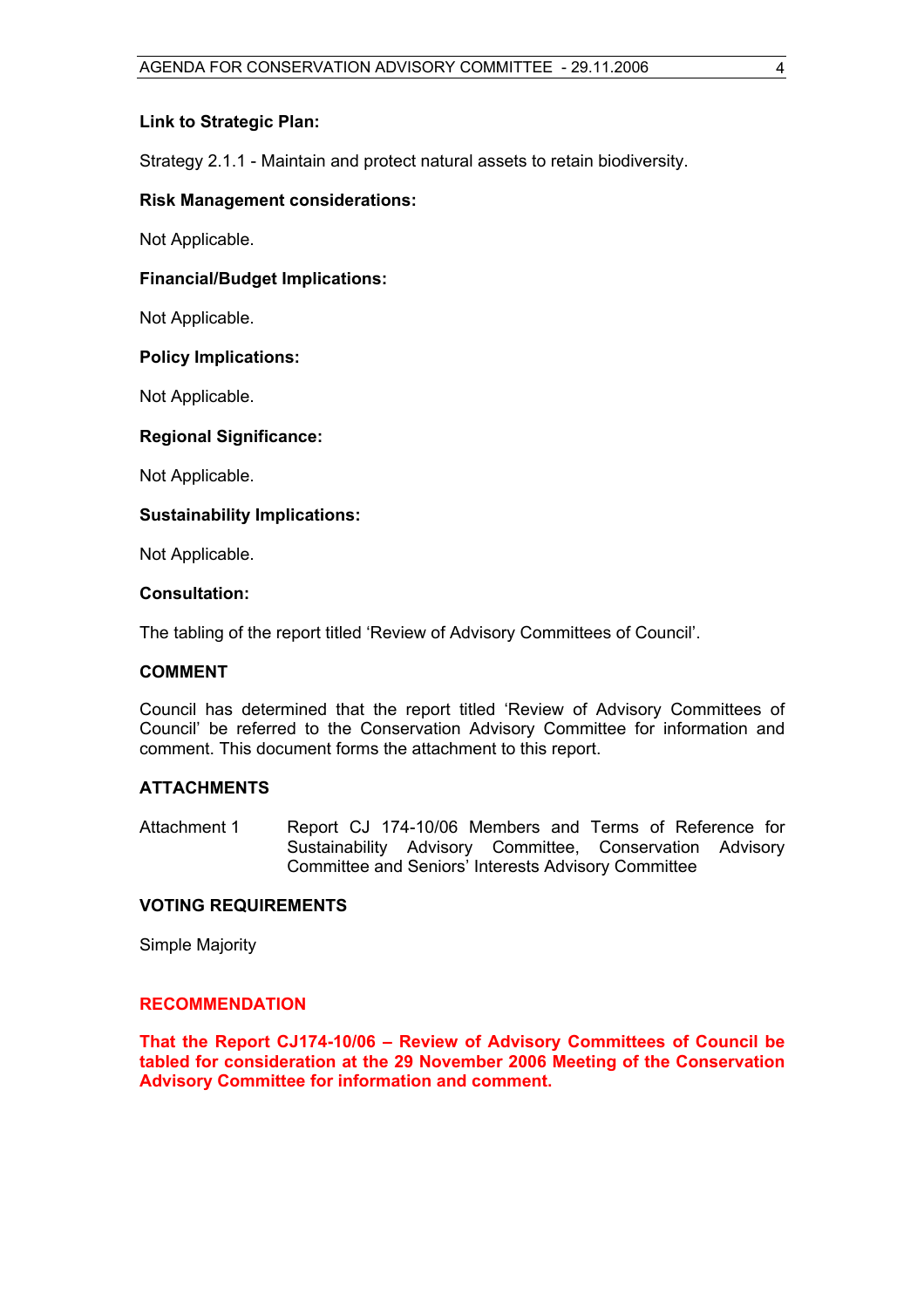# **ITEM 2 STRATEGIC PLAN KEY PERFORMANCE INDICATORS - [20560]**

**WARD:** All

**RESPONSIBLE** Mr Ian Cowie **DIRECTOR:** Governance and Strategy

# **PURPOSE**

To seek advice from the Conservation Advisory Committee on the development of Environmental Key Performance Indicators for the Strategic Plan 2003-2008.

# **EXECUTIVE SUMMARY**

The 2005/06 Strategic Plan Key Performance Indicators (KPI) Report was presented to Council on 29 August 2006, in accordance with the Council's reporting framework. Council accepted the report, and requested that Key Focus Area 2 - Caring for the Environment be referred to the Conservation Advisory Committee to develop Key Performance Indicators for the preservation of Joondalup's natural biodiversity. (*Item CJ137 – 08/06 refers*).

#### **BACKGROUND**

This Report was presented to the 25 October 2006 Conservation Advisory Committee meeting and then was deferred to the 29 November 2006 CAC Meeting.

The Strategic Plan KPIs are intended to measure progress against the Strategic Plan 2003 – 2008, and reports against the KPIs are provided to the Council on an annual basis. The report is a component of the Corporate Reporting Framework endorsed by Council on 14 December 2004 (*Item CJ307-12/04 refers*).

# **DETAILS**

#### **Issues and options considered:**

The 2005/06 Strategic Plan KPI Report provided Council with information for the period 1 July 2005 to 30 June 2006.

The KPIs link directly to the outcomes and strategies in the Key Focus Areas of:

- Community Wellbeing;
- Caring for the Environment;
- City Development, and
- Organisational Development.

The KPIs are categorised according to their indicator type - social, economic, and/or environmental.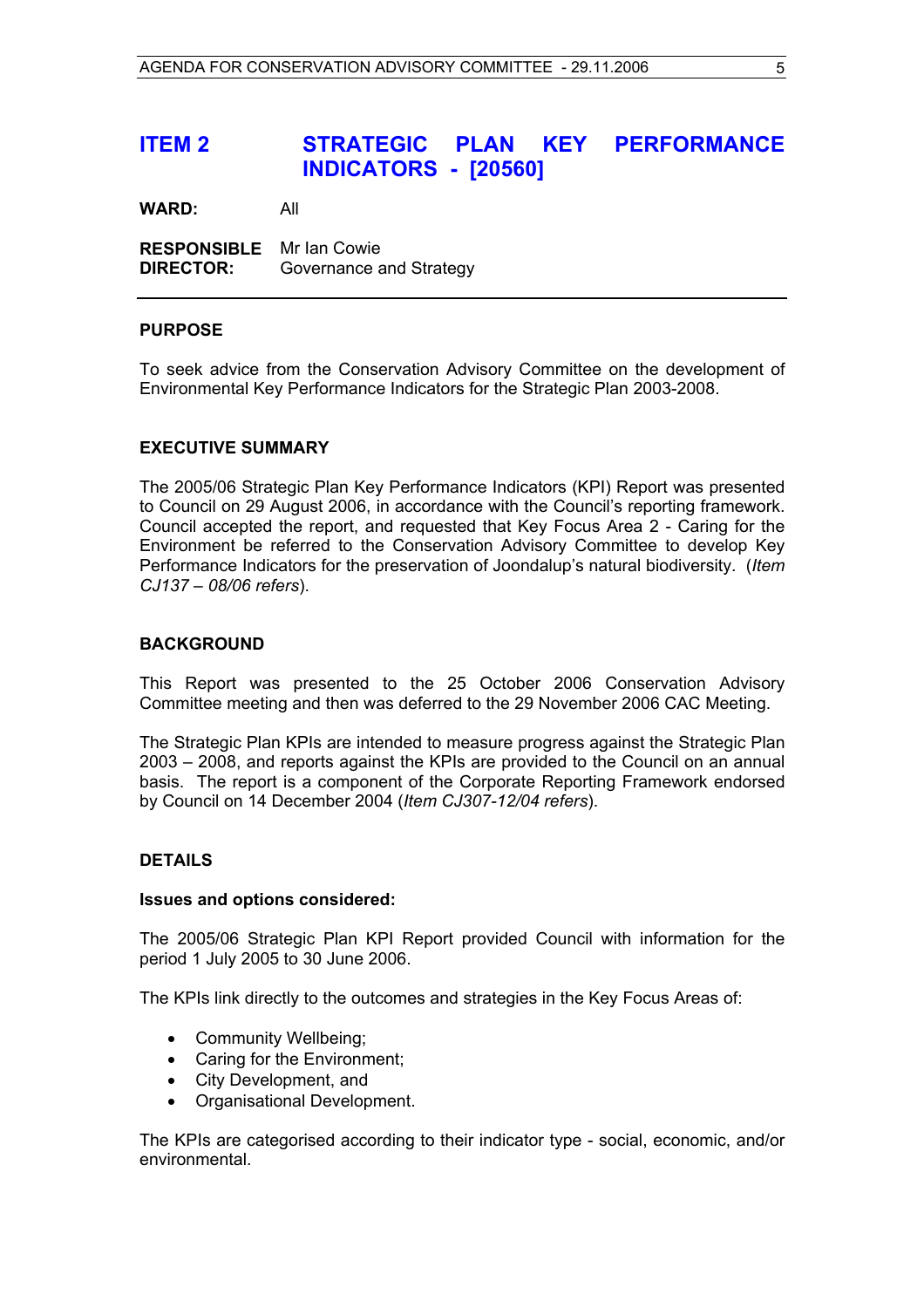#### **Link to Strategic Plan:**

# **Key Focus Area 4: Organisational Development**

- Outcome: The City of Joondalup is a sustainable and accountable business.
- Objective 4.1: To manage the business in a responsible and accountable manner.
- Strategy 4.1.2: Develop a corporate reporting framework based on sustainable indicators.

# **Key Focus Area 2: Caring for the Environment**

- Outcome: The City of Joondalup is environmentally responsible in its activities.
- Objective 2.1: Plan and manage our natural resources to ensure environmental sustainability.
- Strategy 2.1.1: Maintain and protect natural assets to retain biodiversity.

# **Legislation – Statutory Provisions:**

Section 2.7 of the Local Government Act 1995 states:

*The role of the council:* 

- *(1) The council:*
	- *(a) directs and controls the local government's affairs; and*
	- *(b) is responsible for the performance of the local government's functions.*

# **Risk Management considerations:**

The KPI Report provides Council with an overall assessment of progress against the Strategic Plan.

#### **Financial/Budget Implications:**

Not Applicable.

#### **Policy Implications:**

The stated objective of Council's Communication Policy 2.3.2 is:

To indicate the City's high level of commitment to public consultation and to provide good, open and accountable government.

# **Regional Significance:**

Not Applicable.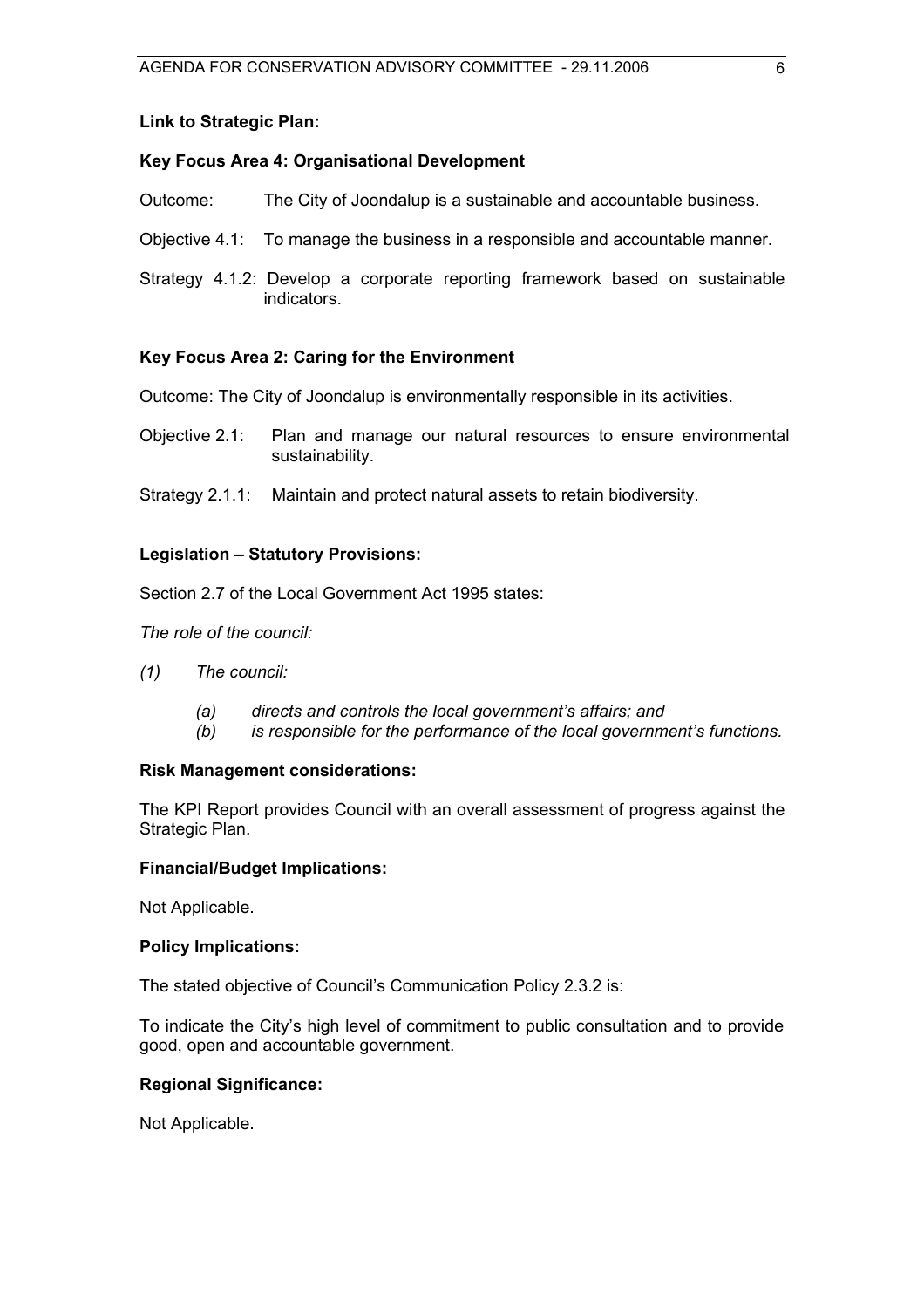#### **Sustainability Implications:**

The Strategic Plan KPIs have been categorised as social, environmental and/or economic.

#### **Consultation:**

Not Applicable.

# **COMMENT**

The Strategic Plan is due for a major review during 2006/07 and this will include a review of the KPIs against the revised Plan. This process will involve consultation with members of the community and key stakeholders, including the Conservation Advisory Committee.

# **ATTACHMENTS**

- Attachment 1 Strategic Plan Key Focus Area 2 Caring for the Environment.
- Attachment 2 2005/06 Strategic Plan Key Performance Indicators Performance Report – Key Focus Area 2 - Caring for the Environment.

# **VOTING REQUIREMENTS**

Simple Majority

# **RECOMMENDATION**

**That the Conservation Advisory Committee PROVIDES advice to the Council on the development of Key Performance Indicators for the preservation of Joondalup's natural biodiversity.** 

*Appendix 2 refers*